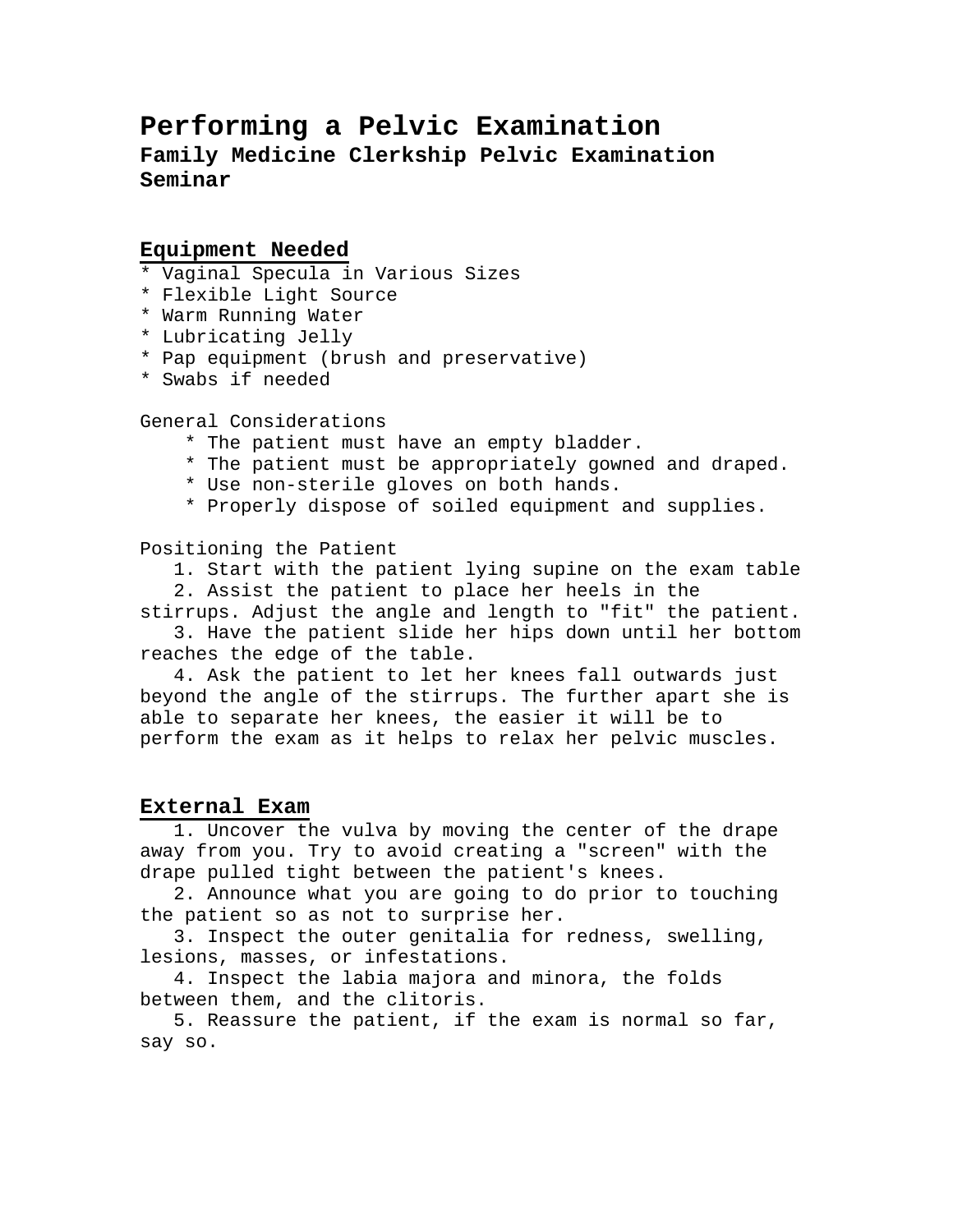### **Internal Exam**

# **Speculum Exam**

 1. Warm and lubricate the speculum by holding it under running tap water.

 2. Announce what you are going to do and then touch the patient on the thigh with the speculum before proceeding to check the temperature of the speculum.

 3. Expose the introitis by spreading the labia from below using the index and middle fingers of the nondominant hand (peace sign).

 4. Insert the speculum either horizontally or at 45 degree angle avoiding contact with the anterior structures (clitoris and urethra).

 5. Slide the speculum through the vagina applying gentle downward pressure and pointing the tip towards the patient's sacrum.

 6. Continue insertion until the handle is almost flush with the perineum.

 7. Open the "bills" of the speculum 2 or 3 cm using the thumb lever. Position the bills so that the cervix "falls" in between.

 8. Secure the speculum by turning the thumb nut (metal speculum) or clicking the ratchet mechanism (plastic speculum). Do not move the speculum while it is locked open.

 8. Observe the cervix and vaginal walls for lesions or discharge. Obtain specimens for culture and cytology as indicated.

 9. Withdraw the speculum slightly to clear the cervix. Loosen the speculum and allow the "bills" to fall together once past the cervix. Continue to withdraw while again avoiding contact with the anterior structures. It is very important to ensure the blades are completely closed prior to pulling out the speculum.

 10. Replace the drape while you prepare for the rest of the exam.

 11. Reassure the patient, if the exam is normal so far, say so.

#### **Bimanual Exam**

 1. Apply a small amount of lubricant to the index and middle fingers of your dominant hand.

 2. Uncover the vulva and lower abdomen by moving the center of the drape away from you.

 3. Announce what you are going to do prior to proceeding.